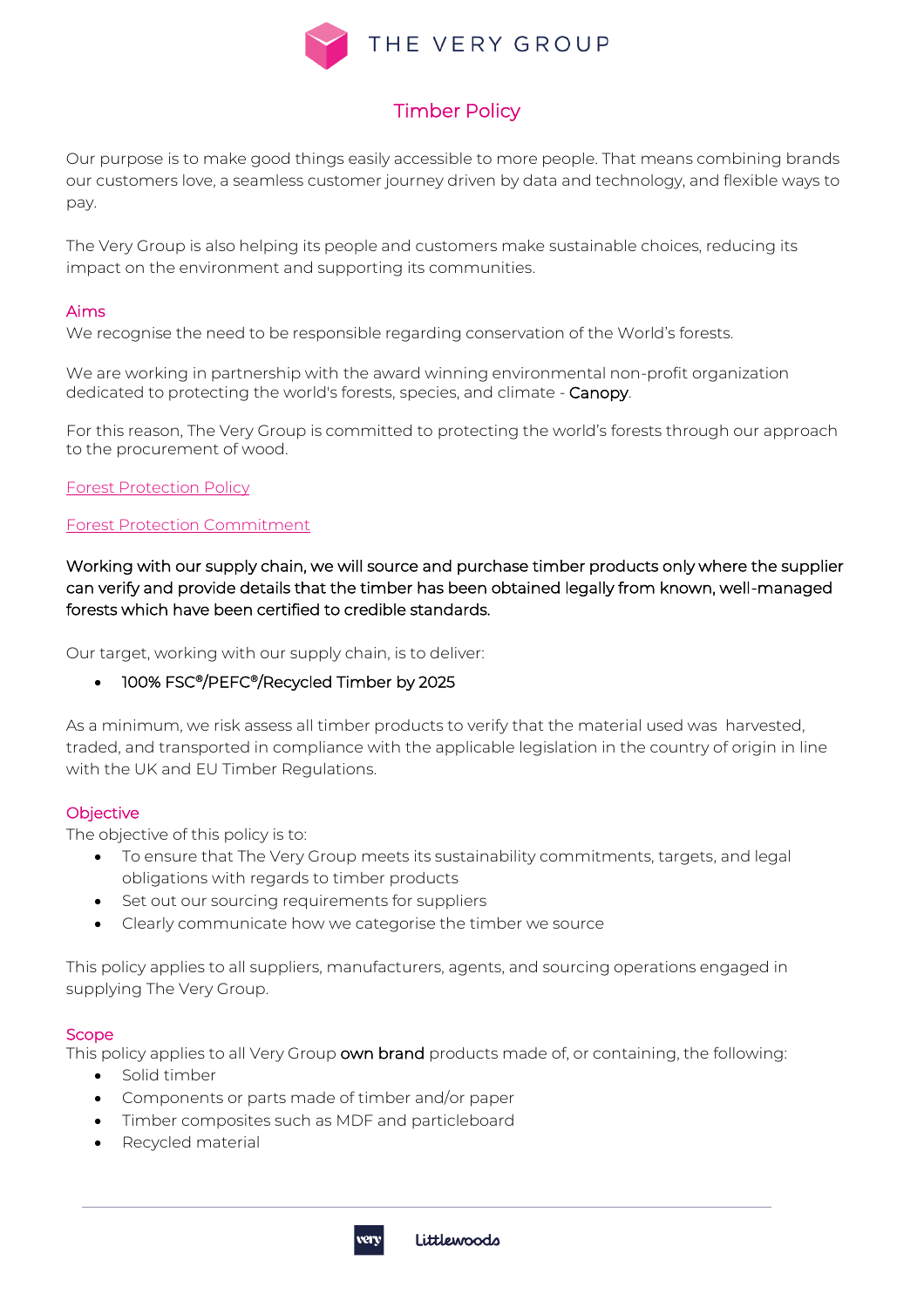

Not currently included in the scope this policy:

- Non-timber forest products
- Goods not for resale
- Packaging

### **Requirements**

Each timber product and the material used to manufacture them are assessed to determine their timber policy category:

Legal - In-house verification Responsible - In-house verification Sustainable – Certified through a recognised scheme (FSC® or PEFC®)

The Very Group expects all existing, and any future suppliers, to align with the expectations set out in this policy

The category Legal is our current minimum requirement. By 2025 we aim to only source products which are assessed as Sustainable (Certified)

Our requirements table sets out clear expectations for our suppliers, manufacturers, agents, and sourcing operations as well as the role we will play in ensuring policy compliance.

| <b>Requirements</b>                  |                                                                                                                                                                                                                                                                                                                                                                                                                                                                                                                                                                                                                                                                                                                                                                                                                                                                                                           |  |  |  |
|--------------------------------------|-----------------------------------------------------------------------------------------------------------------------------------------------------------------------------------------------------------------------------------------------------------------------------------------------------------------------------------------------------------------------------------------------------------------------------------------------------------------------------------------------------------------------------------------------------------------------------------------------------------------------------------------------------------------------------------------------------------------------------------------------------------------------------------------------------------------------------------------------------------------------------------------------------------|--|--|--|
| Legal<br>(minimum)                   | All suppliers of products containing timber must continually demonstrate traceability and be able to prove that<br>the timber used was Legally harvested including compliance with the applicable legislation in the country of<br>origin and in-line with the EU Timber Regulation (995/2010), UK Timber regulation (UKTR) and UK FLEGT.<br>The Very Group will help and support suppliers to ensure that all products contain legal timber.                                                                                                                                                                                                                                                                                                                                                                                                                                                             |  |  |  |
| <b>Responsible</b><br><b>Sources</b> | To categorise timber products as <b>Responsible, suppliers</b> must be able to demonstrate legal compliance and<br>that the timber was not harvested from:<br>- Forests where high conservation is threatened or conversion is taking place for plantations or non-forest use<br>For recycled timber suppliers must demonstrate full traceability and proof the materials are from recycled<br>sources.<br>The Very Group will:<br>- Mitigate risks identified by working with suppliers and making changes to our supply chains<br>- Products do not contain species listed on CITES Appendix I or IUCN Critically Endangered list<br>- Products only contain species listed on CITES Appendix II & III or IUCN endangered and vulnerable list if<br>accompanied by applicable CITES licenses and sourced as FSC® certified<br>- Verify timber as recycled material, if declared as such by our supplier |  |  |  |
| <b>Sustainable</b><br><b>Sources</b> | We are committed to sourcing our timber products as FSC <sup>®</sup> or PEFC <sup>®</sup> certified.<br>Suppliers must be able to demonstrate that the timber source comes one of our identifed Certification<br>Schemes with an intact Chain of Custody.<br>To categorise timber products as Sustainable (Certified) The Very Group will verify that the following<br>requirements are met:<br>- Product carries a valid $\mathsf{FSC}^\circ$ or $\mathsf{PEFC}^\circ$ certification claim and code on the contract<br>- In addition, a random sample of certified products shall be selected for full UKTR /EUTR due diligence risk<br>assessment to ensure the integrity of the certification claims                                                                                                                                                                                                   |  |  |  |
| 2022                                 | 2025<br>Target - 100% FSC®/PEFC®/Recycled Timber by 2025                                                                                                                                                                                                                                                                                                                                                                                                                                                                                                                                                                                                                                                                                                                                                                                                                                                  |  |  |  |